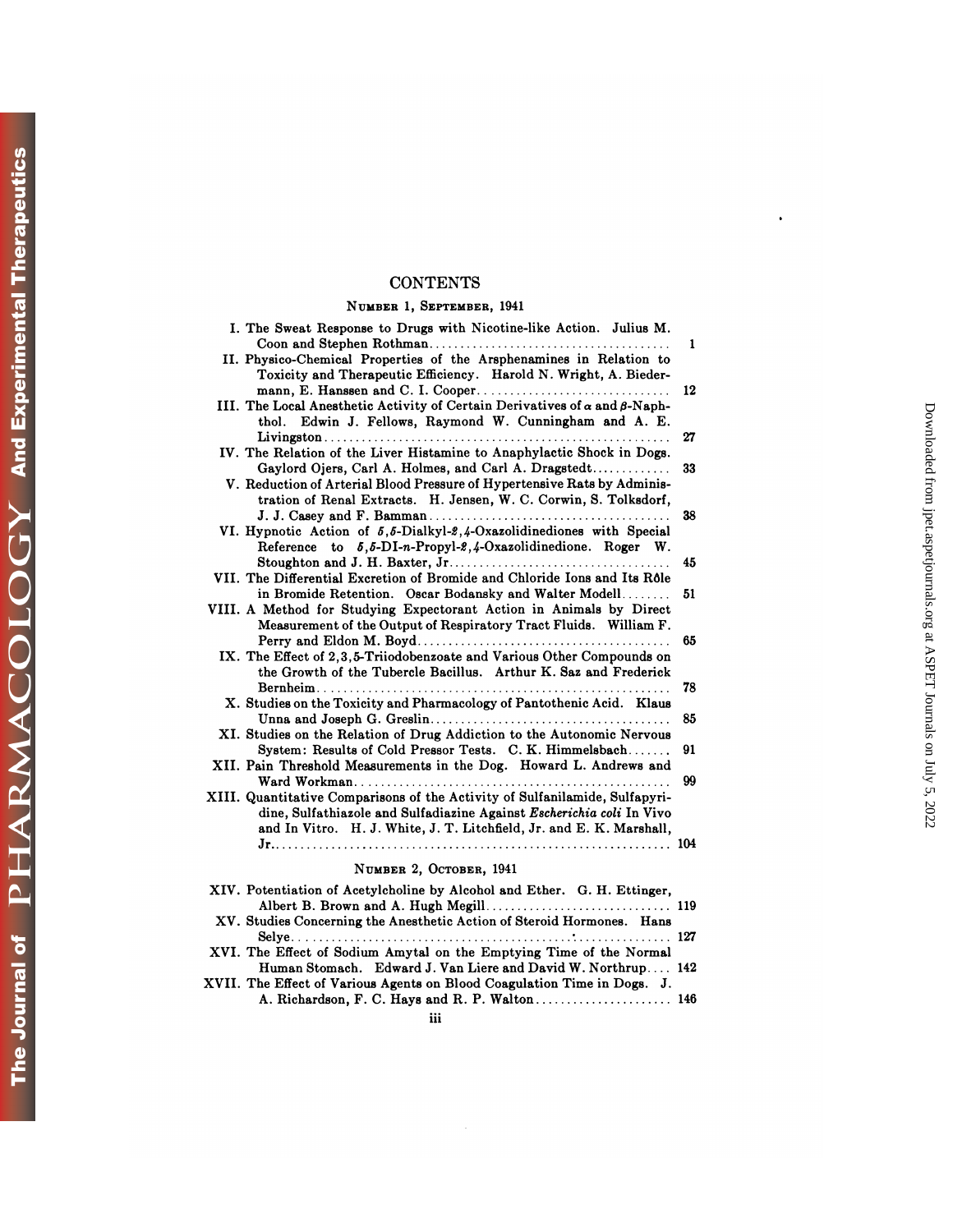## iv CONTENTS

| V | <b>CONTENTS</b>                                                                                                                                                                                                                                                                                                                                   |  |
|---|---------------------------------------------------------------------------------------------------------------------------------------------------------------------------------------------------------------------------------------------------------------------------------------------------------------------------------------------------|--|
|   | XVIII. The Action of Lupine Alkaloids on the Motility of the Isolated Rabbit                                                                                                                                                                                                                                                                      |  |
|   | XIX. Effect of Atabrine Upon Experimental Cysticercosis of Mice. James T.                                                                                                                                                                                                                                                                         |  |
|   | XX. The Depression of Experimental Polycythemias by Various Substances<br>in Dogs, Rabbits, and Man. John Emerson Davis 162                                                                                                                                                                                                                       |  |
|   | XXI. Studies on the Acute Toxicity of Sulfacetimide (Para-Aminobenzene<br>Sulfonyl Acetyl Imide). Richard Donovick and Edward Henderson 170                                                                                                                                                                                                       |  |
|   | XXII. The Therapeutic Effect of Sulfacetimide in Experimental Infections<br>Due to Escherichia Coli. Richard Donovick and Edward Henderson. 173                                                                                                                                                                                                   |  |
|   | XXIII. The Toxicity and Effect of Certain Fluorinated Derivatives of Phenyl-<br>alanine and Tyrosine on the Basal Metabolic Rate of the Rat. Paul                                                                                                                                                                                                 |  |
|   | XXIV. A Study of the Acquired Resistance of Fixed Tissue Cells Morpho-<br>logically Altered Through Processes of Repair. V. Concerning<br>Physical Modifications of Cells Associated With the Development of<br>a Resistance to Certain Chemical Agents. The Acquired Resistance                                                                  |  |
|   | of the Kidney to Bichloride of Mercury. Wm. De B. MacNider 186<br>XXV. Metabolism, Toxicity and Manner of Action of Gold Compounds in the<br>Treatment of Arthritis. II. A Comparative Study of the Distribu-<br>tion and Excretion of Gold Following the Intramuscular Injection of<br>Five Different Gold Compounds. Walter D. Block, Oliver H. |  |
|   | XXVI. The Selenium Content of "Normal" Urine. James H. Sterner and                                                                                                                                                                                                                                                                                |  |
|   | XXVII. The Relative Activity of Digitalis Preparations in the Frog, the Cat,<br>and Man, and Its Bearing on the Problem of Bio-Assay and So-called<br>Deterioration. Harry Gold, McKeen Cattell, Nathaniel T. Kwit and                                                                                                                            |  |
|   | NUMBER 3, NOVEMBER, 1941                                                                                                                                                                                                                                                                                                                          |  |
|   | XXVIII. The Respiratory Effects of Morphine, Codeine, and Related Substances.<br>VIII. The Effect of Substitutions on Carbon-14. Margaret Sumwalt                                                                                                                                                                                                 |  |
|   | XXIX. The Respiratory Effects of Morphine, Codeine, and Related Substances.<br>IX. The Effect of Muzzling the Phenolic Hydroxyl. Margaret Sum-                                                                                                                                                                                                    |  |
|   | walt, Charles I. Wright and Augustus T. Miller 246<br>XXX. The Respiratory Effects of Morphine, Codeine, and Related Substances.<br>X. The Effect of Substituting an Additional Group in Ring-Three.                                                                                                                                              |  |
|   | Margaret Sumwalt and Harry R. Oswald 258<br>XXXI. The Respiratory Effects of Morphine, Codeine, and Related Substances.<br>XI. The Influence of the Acetoxyl Group. Margaret Sumwalt,                                                                                                                                                             |  |
|   | XXXII. Changes in Susceptibility to the Convulsant Action of Metrazol.                                                                                                                                                                                                                                                                            |  |
|   | XXXIII. The Effects of Estrone, Diethylstilbestrol and Testosterone on the In<br>Vitro Response of the Spayed Rat Uterus to Pitocin. Gerald J.                                                                                                                                                                                                    |  |
|   | XXXIV. Actions of Curarizing Preparations in the Human. A. M. Harvey and                                                                                                                                                                                                                                                                          |  |
|   |                                                                                                                                                                                                                                                                                                                                                   |  |